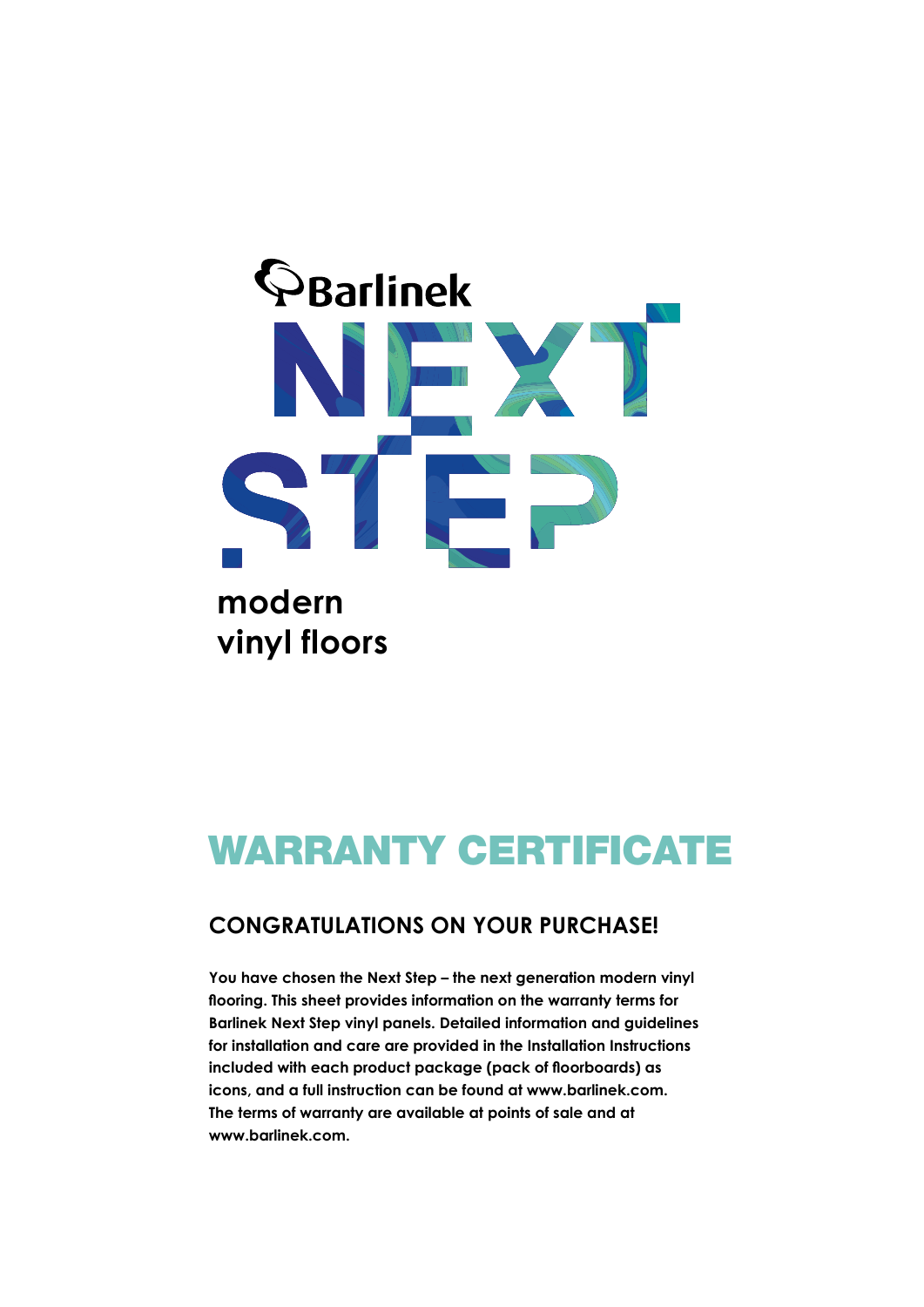#### **Barlinek S.A., with its registered office in Kielce, grants a quality warranty for the purchased Next Step flooring, covering:**

- **1. vinyl floors from Barlinek Next Step collection together with the special Next Step Extreme underlayment from Barlinek dedicated to floors from barlinek Next Step collection**
- **2. vinyl floors from Barlinek Next Step collection together with a specialist glue recommended by Barlinek and dedicated to floors from Barlinek Next Step collection, hereinafter referred to as the "Next Step Flooring System" or the "Next Step System"**

#### **1. GENERAL TERMS OF WARRANTY.**

- 1.1. Barlinek S.A. (hereinafter referred to as the "Guarantor") with its registered office in Poland, 25-323 Kielce, Al. Solidarności 36 grants the warranty for the Next Step System quality in accordance with the terms provided in this warranty certificate, which should be completed and stamped by the Seller, and issued to the Purchaser along with the product. The warranty certificate form is also available at ww.barlinek.com. The liability of the Guarantor under the warranty covers physical defects arising from reasons attributable to the subject of sale.
- 1.2. The party authorised to use the warranty is the Purchaser fulfilling the conditions of the present warranty.
- 1.3. The party authorised and using the present warranty hereby declares to have read and accepted the contents thereof.
- 1.4. The Guarantor warrants to the original Purchaser (hereinafter referred to as the "Purchaser") that the Next Step System will be free from manufacturing defects during the warranty period.
- 1.5. Please note that the Next Step vinyl floors are intended to reproduce as closely as possible the natural colour differences found in wood. The Purchaser/installer of the floor should make a proper selection of the floorboards to achieve the desired colour pattern on the floor before installation. Before installation, the boards should also be visually inspected for mechanical damage and other visible defects. Complaints regarding defects in the boards which were visible before installation will not be accepted after the boards have been installed.
- 1.6. Note that, regardless of the Next Step System features, prolonged and increased humidity affecting the System components may cause damage to the elements surrounding the installation site, such as: walls, floors, equipment, furniture, flooring, skirting, finishing materials, floor heating elements or other elements which are not part of the Next Step System. The damage can result from fungal and mould growth due to prolonged exposure to water or humidity.

#### **2. THE SUBJECT OF WARRANTY**

- 2.1. The warranty applies to the complete Next Step System. The warranty period runs from the date of purchase of the Product and is as follows:
	- Class 31 and 33 products 25 years in residential use
	- Class 31 products 7 years for floors used in selected types of commercial areas in accordance with the following table of utilisation classes, marked with a red line
	- Class 33 products 7 years warranty for floors used in selected types of commercial areas in accordance with the following table of utilisation classes, marked with a blue line
	- lifetime design warranty for products class 31 and 33 products



- 2.2. The Guarantor acknowledges that its Products meet the requirements of the Product Declaration of Performance for the Next Step System vinyl flooring and the Product Technical Data Sheet available for download at the Guarantor's website www.barlinek.com.
- 2.3. The warranty covers:
	- durability of the wear layer of the Next Step System vinyl panels when used as intended,
	- durability of the Next Step System vinyl panel design,
	- the quality of finishing of the Next Step System vinyl panels (dimensions, matching of elements).

#### **3. TERMS OF WARRANTY**

- 3.1. This warranty is only valid if the Purchaser notifies the Guarantor of the defects discovered before the warranty period expires. For this warranty to remain valid, the principles and recommendations for storage, installation, care and use, provided in the Installation Instructions included in each package and available in full version at www.barlinek.com or in the document entitled "Conditions for use and care for the Next Step vinyl floors" available at www.barlinek. com or from the dealer, must be adhered to.
- 3.2. To exercise the rights under this warranty, the proof of purchase of the complete Next Step System is required.
- 3.3. It is recommended that installation be carried out by professional installers who have the appropriate equipment and parquet and flooring laying knowledge.
- 3.4. These terms of warranty apply exclusively to the original Purchaser.
- 3.5. The Purchaser undertakes to follow the installation, care, and maintenance instructions for the Next Step System vinyl panels.
- 3.6. It is the Purchaser and the installer's responsibility to check the Next Step System panels prior to installation according to the industry guidelines, in particular to verify matching of all production batches of the floors purchased, type of finish, dimensions in relation to the purchase order, and to find any potential visible defects. The warranty becomes null and void: a) when the System components with visible defects are installed, b) when components non-conforming visibly to the Purchaser's order are installed, c) when using an incomplete System;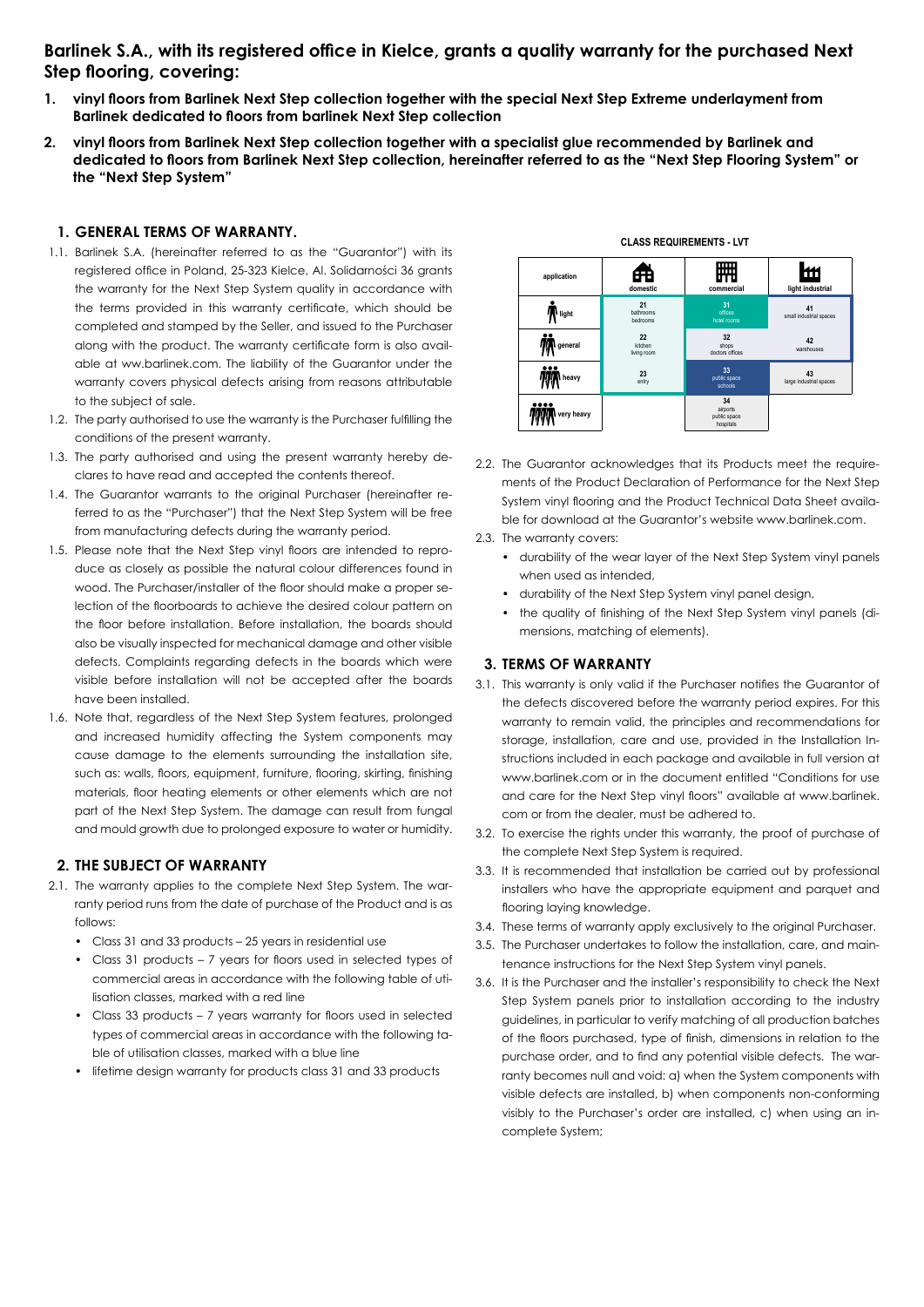#### **4. EXCLUSIONS FROM THE WARRANTY**

- 4.1. While purchasing the Next Step System vinyl flooring, the Purchaser should be aware of the possible minor visual variations between the natural wood colour, grain pattern and size of the natural features of wood (such as knots) as shown in the sample display or photographs included in the Guarantor's marketing materials, and the products offered for sale. The differences resulting from the pattern composition and in the arrangement or intensity of natural wood features between the Guarantor's sample book or catalogue photographs, and the product actually purchased are not deemed to be product defects.
- 4.2. The Purchaser should be aware that slight variations in shades may occur between different production batches of Next Step vinyl flooring. Therefore flooring products from the same production batch should be installed in the same room. Matching of the production batch must be checked before installation. The production batch number is indicated on the packaging of the Next Step floors, on the front label ("Batch no."). For easier identification of a production batch of the floors installed in the after-sales process, it is recommended to take and keep after installation a photo of the front label of the installed floor packaging with the visible production batch number.
- 4.3. The Next Step modern vinyl flooring products are waterproof. This means that the integral structural components of the Next Step System panels will not be affected by short-term exposure to water. Damage to the product, e.g. mould or mildew due to water or other liquids that have seeped into the subfloor as a result of spillage, is not covered by the guarantee.
- 4.4. In addition, the warranty does not cover:
	- a. changes in the surface layer of the Next Step System vinyl panels resulting from normal use, natural wear, and abrasion,
	- b. mechanical damage or scratches caused by cleaning, maintenance, or use in a manner inconsistent with the Installation Instructions and "Conditions for use and care for the Next Step vinyl floors"
	- c. changes in the floor colour caused by sunlight, intense lighting or ageing processes of the finish coat,
	- d. defects resulting from incorrect installation or use of the floor in conditions inconsistent with the Installation Instructions or the document entitled Conditions for use and care for the Next Step vinyl floors" (Installation Instructions are included in each product package in a form of icons, and are also available at www. barlinek.com; the "Conditions for use and care for the Next Step vinyl floors" are available at www.barlinek.com),
	- e. damage to the Next Step System installed on the surface with the use of underfloor heating with parameters inconsistent with those contained in the Installation Instructions, as long as this had caused the damage,
	- f. the product that has been installed in spite of visible defects; visible defects are those that are noticeable in the product after it has been unpacked (e.g. defects in the surface layer or damage to the lock making it impossible to install). Panels with visible defects should be set aside before or during installation and reported to the seller so that they can be replaced,
	- g. modification or repair of the Product by the user, if the works have not been agreed in writing with the Guarantor,
	- h. damage in transport, except for transport by or on behalf of the Guarantor,
	- i. damage to the floor due to building subsiding or uneven subfloor.
	- j. damage caused by improper care or use of improper care products,
	- k. damage caused by staining (e.g. spilt liquids), scratches or contamination of the surface layer (e.g. caused by moving furniture, failure to replace worn felt pads under furniture feet, animal claws, use of unsuitable footwear, door mats and furniture cast-

ers containing black rubber, changes in gloss or indentations on the wooden floor surface, e.g. caused by falling objects on the wooden floor surface),

- l. damage caused by using the Next Step System in microclimatic conditions (e.g. temperature, local exposure to sunlight) not in accordance with the Installation Instructions,
- m. effects of uneven light reflection on the installed floor which cannot be measured or which are visible only under specific lighting or at a specific angle (visual inspection of the installed floor should be carried out in a standing position under natural lighting conditions),
- n. floors which are in any manner used improperly,
- o. damage resulting from improper storage, excessive wear and  $PQ$
- p. damage resulting from water penetrating through damaged, cracked, non-waterproof joint between the panels and the walls, bathtub, shower casing and damage resulting from water penetration through damaged panels

#### **5. CONDITIONS AT THE INSTALLATION SITE**

- 5.1. The conditions at the installation site including the temperature, subfloor humidity and air humidity are provided by the Guarantor in the Installation Instructions enclosed to each package of the product and available at www.barlinek.com
- 5.2. The installer is obliged to observe the rules of installation specified in standards and industry specifications describing the conditions for the performance of flooring works.
- 5.3. The Next Step System vinyl floors must not be installed in areas with very high temperatures or humidity such as saunas, swimming pools, shower trays, bathtubs or similar.
- 5.4. The Next Step System vinyl floors can be installed in bathrooms and similar areas exposed to local splashing of the floor surface with water, provided that the floor is installed with the glue down method, and all panel edge joints with obstacles such as walls, bathtubs, or shower tray casings are protected with a flexible water resistant anti-humidity compound, e.g. sanitary silicone or flexible adhesive compound in a desired colour. The panels have to be bonded to the subfloor with the system glue recommended for Barlinek Next Step vinyl floors.
- 5.5. Before flooring installation in bathrooms, laundries and similar rooms exposed to spillage of water on the floor surface, it is recommended to impregnate the subfloor with an anti-humidity agent (e.g.; damp-proofing primer). The primer and adhesive should form one system

#### **6. FILING A COMPLAINT**

- 6.1 Complaints should be submitted in writing or by e-mail within one month from the date of discovering the alleged defect, giving the grounds for the complaint in as much detail as possible.
- 6.2. The complaint may be submitted to the dealer Next Step System has purchased from or directly to the Guarantor. The complaint should include the proof of purchase, and if possible, also the warranty certificate filled in and stamped by the dealer, and photographic documentation of the complaint subject.
- 6.3 To file a complaint directly with the Guarantor, it should be sent to the following address: Barlinek SA, 25-323 Kielce, Al. Solidarności 36 or emailed at: reklamacje.kielce@barlinek.com, biuro@barlinek. com.pl lub claims.kielce@barlinek.com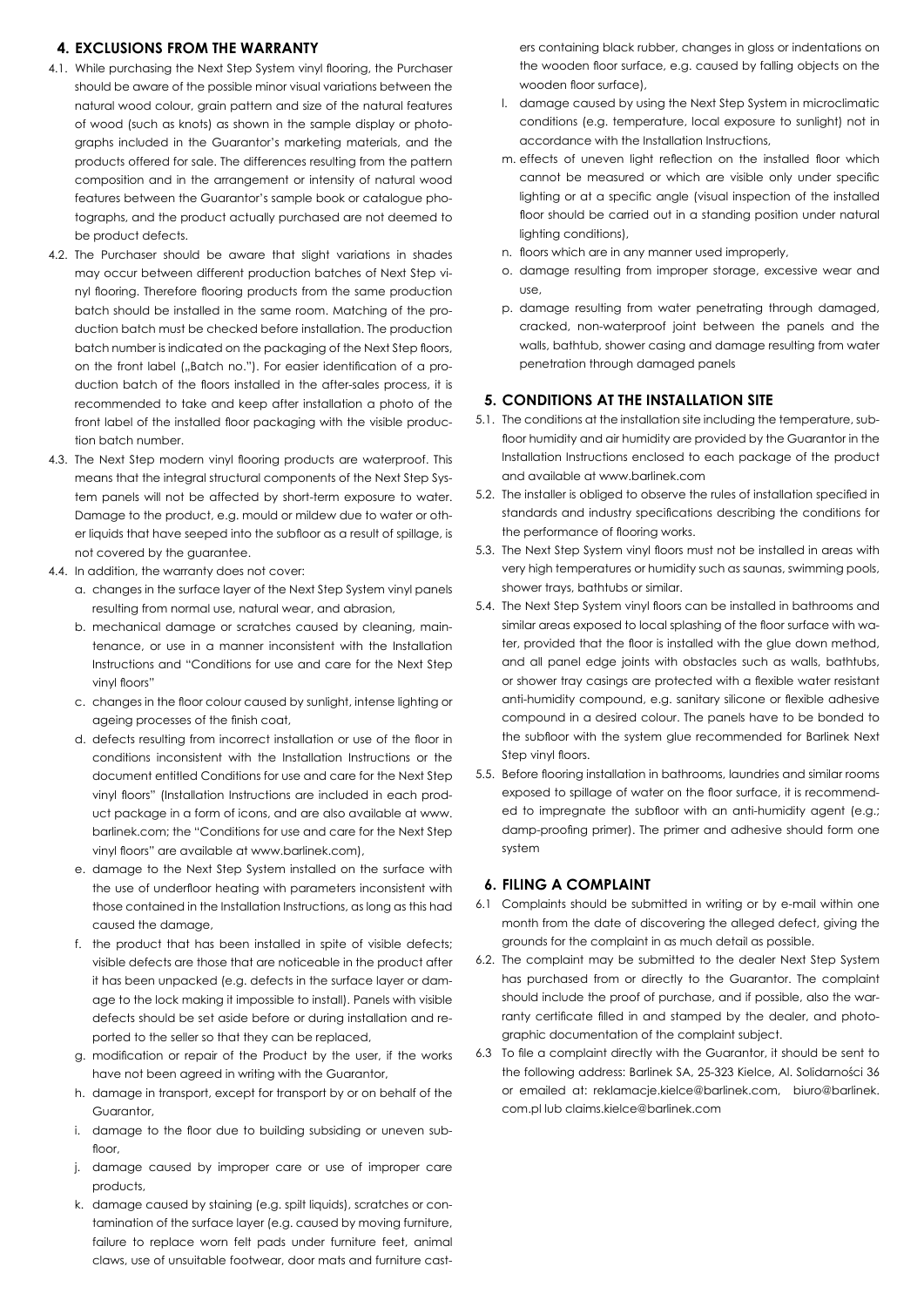#### **7. PROCESSING THE COMPLAINTS**

- 7.1. In order to process the complaint, the Guarantor reserves the right to inspect the claimed floor at the its installation or storage site, at a previously agreed date.
- 7.2. The complaint shall be processed within 2 days of reporting the defect to the Guarantor. If it is necessary to carry out an inspection at the Purchaser's premises, the complaint will be considered immediately after execution thereof, but not later than within 2 weeks from the date of completion thereof.
- 7.3. The Guarantor shall notify about the manner of handling the complaint in writing or by e-mail.
- 7.4. If the complaint is recognised, the Guarantor may, at his discretion:
	- replace the defective components with defect-free ones;
	- remove the defects found free of charge or refund the evidenced cost of removing the defect,
	- pay financial compensation in the event that the removal of the defect would be impossible or would require high cost, taking into account the value of the Next Step System and the type and significance of the defect found.

#### **8. CONDITIONS FOR USE OF THE FLOORS.**

8.1. The conditions for use of the Next Step System can be found in the Installation Instructions included in each pack of floorboards and at www.barlinek.com